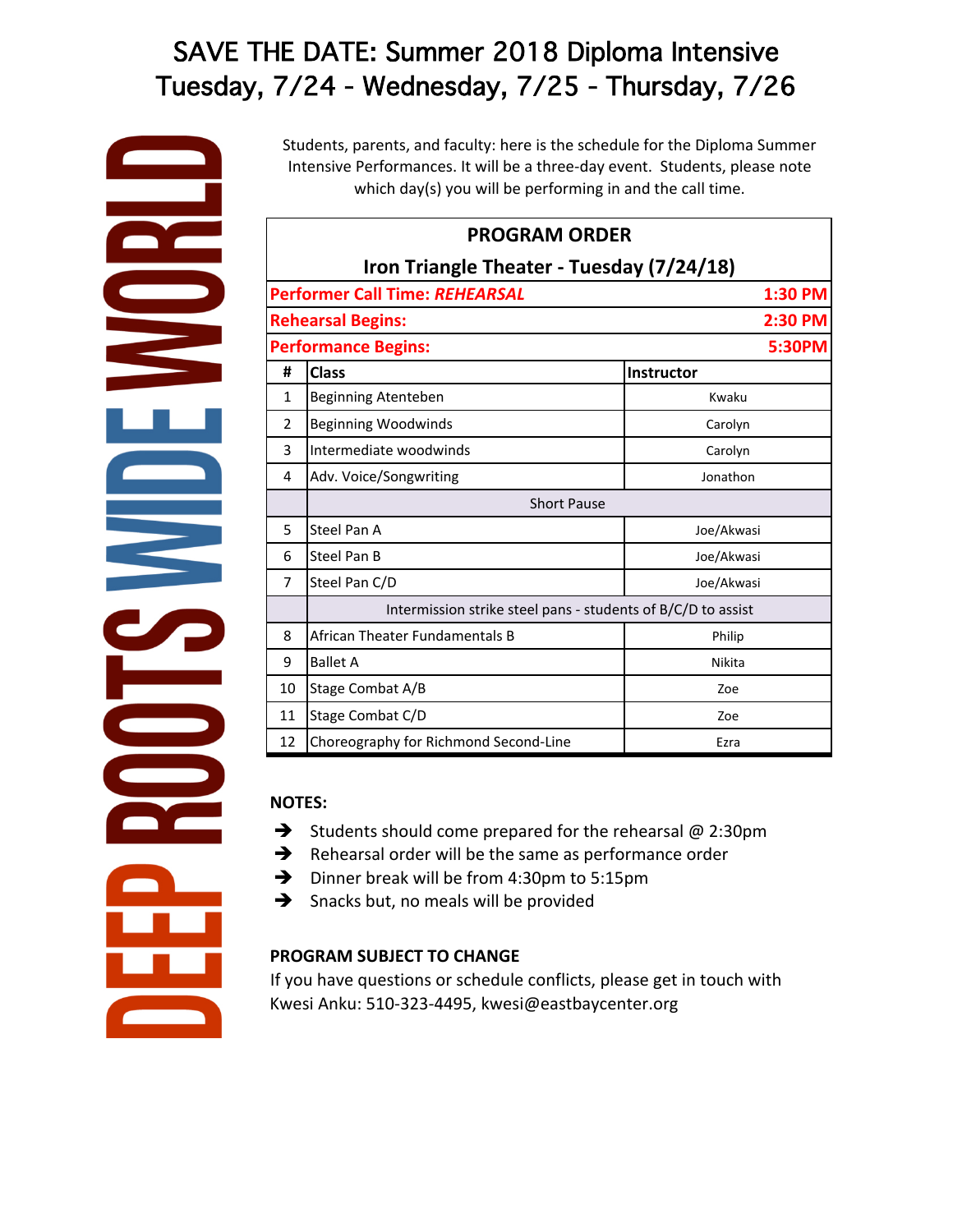# SAVE THE DATE: Summer 2018 Diploma Intensive Tuesday, 7/24 - Wednesday, 7/25 - Thursday, 7/26

Students, parents, and faculty: here is the schedule for the Diploma Summer Intensive Performances. It will be a three-day event. Students, please note which day(s) you will be performing in and the call time.

| <b>PROGRAM ORDER</b>                        |                                       |                |  |  |
|---------------------------------------------|---------------------------------------|----------------|--|--|
| Iron Triangle Theater - Wednesday (7/25/18) |                                       |                |  |  |
|                                             | <b>Performer Call Time: REHEARSAL</b> | 1:30 PM        |  |  |
|                                             | <b>Rehearsal Begins:</b>              | 2:30 PM        |  |  |
| <b>Performance Begins:</b>                  |                                       | 5:30 PM        |  |  |
|                                             | <b>Class</b>                          | Instructor     |  |  |
| $\mathbf{1}$                                | <b>Beginning Chamber</b>              | Candace/Hiyas  |  |  |
| 3                                           | Intermediate Chamber                  | Candace/Hiyas  |  |  |
|                                             | Iron Triangle Orchestra               | Candace/Hiyas  |  |  |
| 4                                           | Chorus A/B                            | Jonathon/Cesar |  |  |
| 4                                           | <b>Musical Theater</b>                | Eliza          |  |  |
| 5                                           | Chorus C/D                            | Jonathon/Dana  |  |  |
|                                             | Intermission - 10 min                 |                |  |  |
| 7                                           | West African Drumming A               | Kwesi          |  |  |
| 8                                           | <b>Brass Beginning</b>                | Mara           |  |  |
| 9                                           | <b>Brass Intermediate</b>             | Mara           |  |  |
| 10                                          | Beginning Samba C/D                   | Ezra           |  |  |
| 11                                          | <b>Ballet B</b>                       | Marissa        |  |  |
| 12                                          | Hip Hop C/D sec II                    | Jamar          |  |  |
| 13                                          | African Pop C/D                       | Philip         |  |  |
| 14                                          | Hip Hop A/B                           | Jamar          |  |  |
| 15                                          | Hip Hop C/D sec I                     | Tarik          |  |  |
| 16                                          | Chorus A/B & CD                       | Dana/Jonathon  |  |  |

### **NOTES:**

- $\rightarrow$  Rehearsal order will be the same as performance order
- $\rightarrow$  Dinner break will be from 4:30pm to 5:15pm
- $\rightarrow$  Snacks but, no meals will be provided

## **PROGRAM SUBJECT TO CHANGE**

If you have questions or schedule conflicts, please get in touch with Kwesi Anku: 510-323-4495, kwesi@eastbaycenter.org